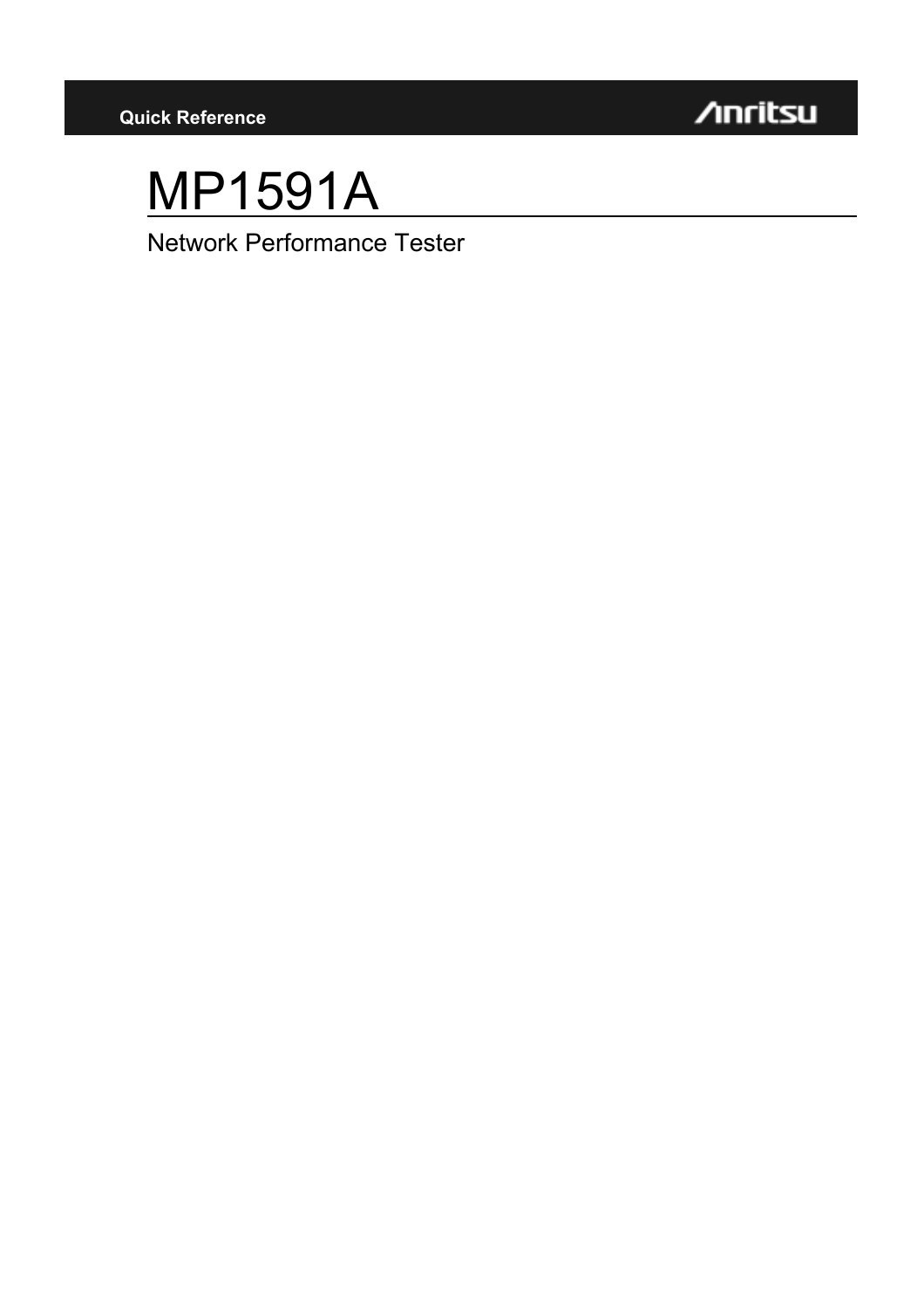|                                                                                                  | MBP-1SG060307-00                       |
|--------------------------------------------------------------------------------------------------|----------------------------------------|
| <b>MP1591A</b><br><b>Network Performance Tester</b>                                              |                                        |
| <b>Quick Start Guide</b><br>June 28 <sup>Th</sup> 2006                                           |                                        |
| <b>IP Network Measurement Division</b><br><b>Anritsu Corporation</b><br>Discover What's Possible | <b>IP Network Measurement Division</b> |

| <b>Install MX159001B to PC</b>         |                                                                                                                                                                                           |                                                                                                                                           |                                                                         |
|----------------------------------------|-------------------------------------------------------------------------------------------------------------------------------------------------------------------------------------------|-------------------------------------------------------------------------------------------------------------------------------------------|-------------------------------------------------------------------------|
|                                        | Click this icon, and the installation will start automatically.                                                                                                                           |                                                                                                                                           |                                                                         |
|                                        | Select MX159001B in this screen.                                                                                                                                                          | <b>#P15800JM00156#01E</b><br>Installing Saffragro<br>Onema the product that you need incluit.<br>Click the product below.<br>$4 - 10 + 1$ | Deacript rate<br>larget. In FC 1to meting I<br>comp./WPT101.6. sue lone |
| start menu.                            | When the installation is finished,<br>two icons appear on the desktop<br>and some applications appear in the                                                                              |                                                                                                                                           | KBak   Bot. 2<br>Daniel                                                 |
|                                        | <b>COSSOEIB</b><br><b>CD</b> Help<br><sup>69</sup> Windows Media Player<br>∍<br><b>United</b><br>MX15980181<br>Windows Messenger<br>Nindows L-E- s-ts-<br>Mod 59801B.2<br>アカサーションの再インストール | Self Test<br>Sirtup File Converter<br>Selve United<br><b>Traffic Player</b>                                                               |                                                                         |
| Desktop                                | <b>Start Menu</b>                                                                                                                                                                         |                                                                                                                                           |                                                                         |
| Discover What's Possible <sup>14</sup> |                                                                                                                                                                                           |                                                                                                                                           | <b>IP Network Measurement Division</b><br>2                             |

 $\overline{\phantom{0}}$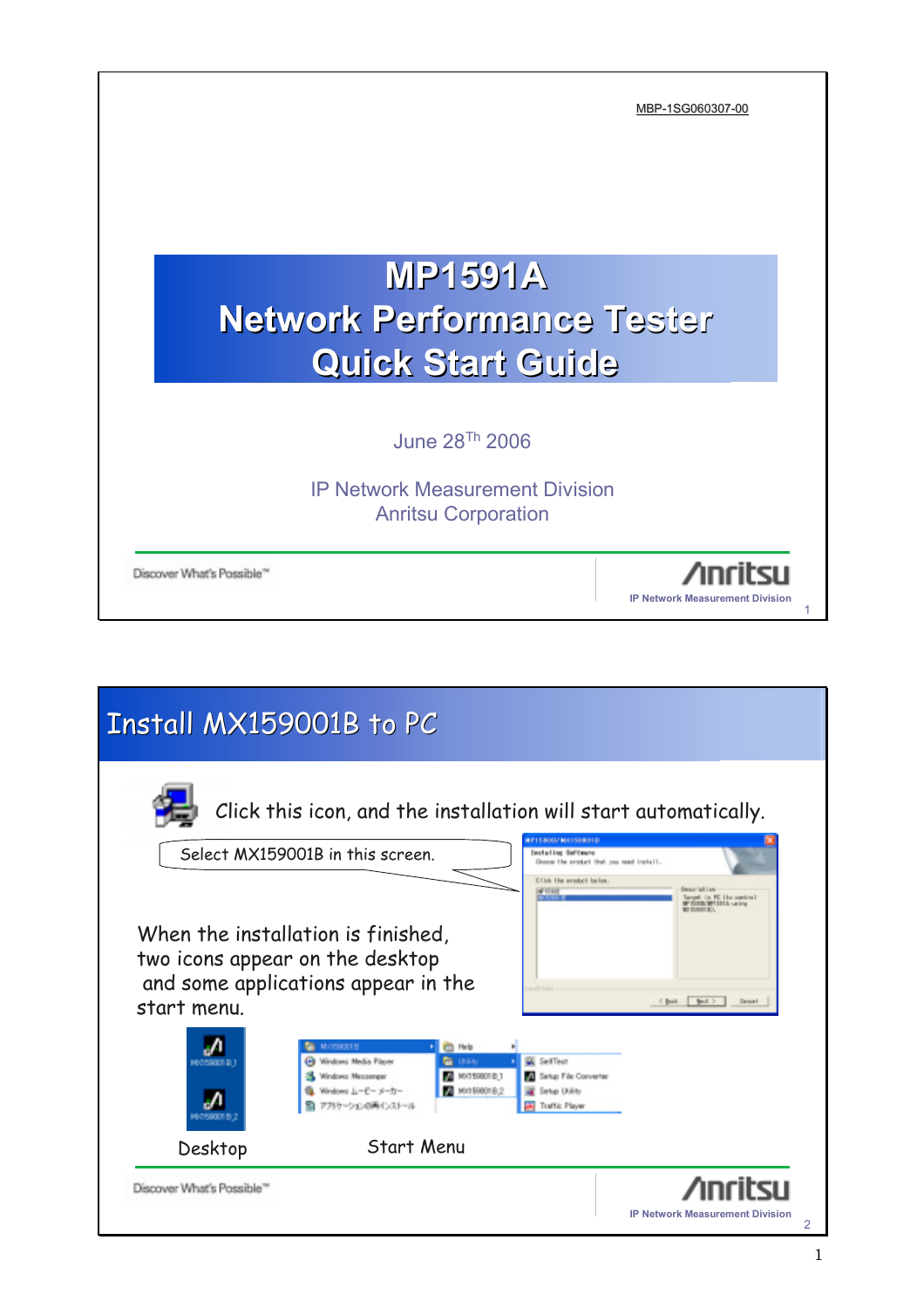

| Setup Utility                                                                                                                                               |                                                                                                                |
|-------------------------------------------------------------------------------------------------------------------------------------------------------------|----------------------------------------------------------------------------------------------------------------|
| 1) Connect a straight serial cable between the MU159101A and control PC.                                                                                    |                                                                                                                |
| 2) Open Setup Utility software from start menu, and set IP address.<br>Make sure that each sub-net address of the unit and the control PC<br>should be same | Unit                                                                                                           |
| 3) Push the apply bottom, and wait<br>a few minutes until CPU restarts.                                                                                     | 192 . 168 . 1 . 52<br>IP Address<br>255 . 255 . 255 . 0<br>Motriask<br>192 . 181 . 1 . 1<br>Gabrierav<br>Apply |
| Discover What's Possible'                                                                                                                                   | <b>IP Network Measurement Division</b><br>4                                                                    |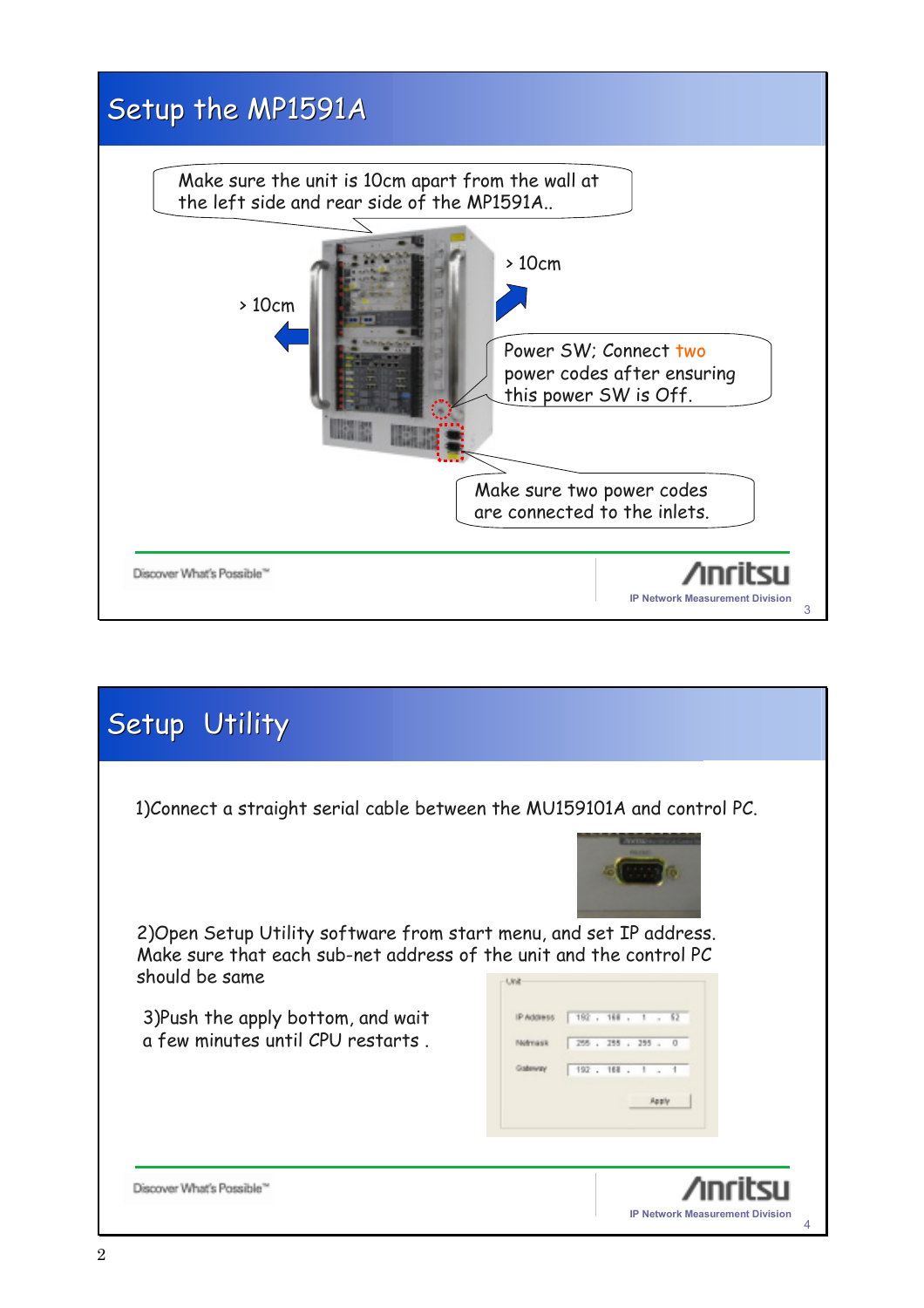## Setup MX159001B



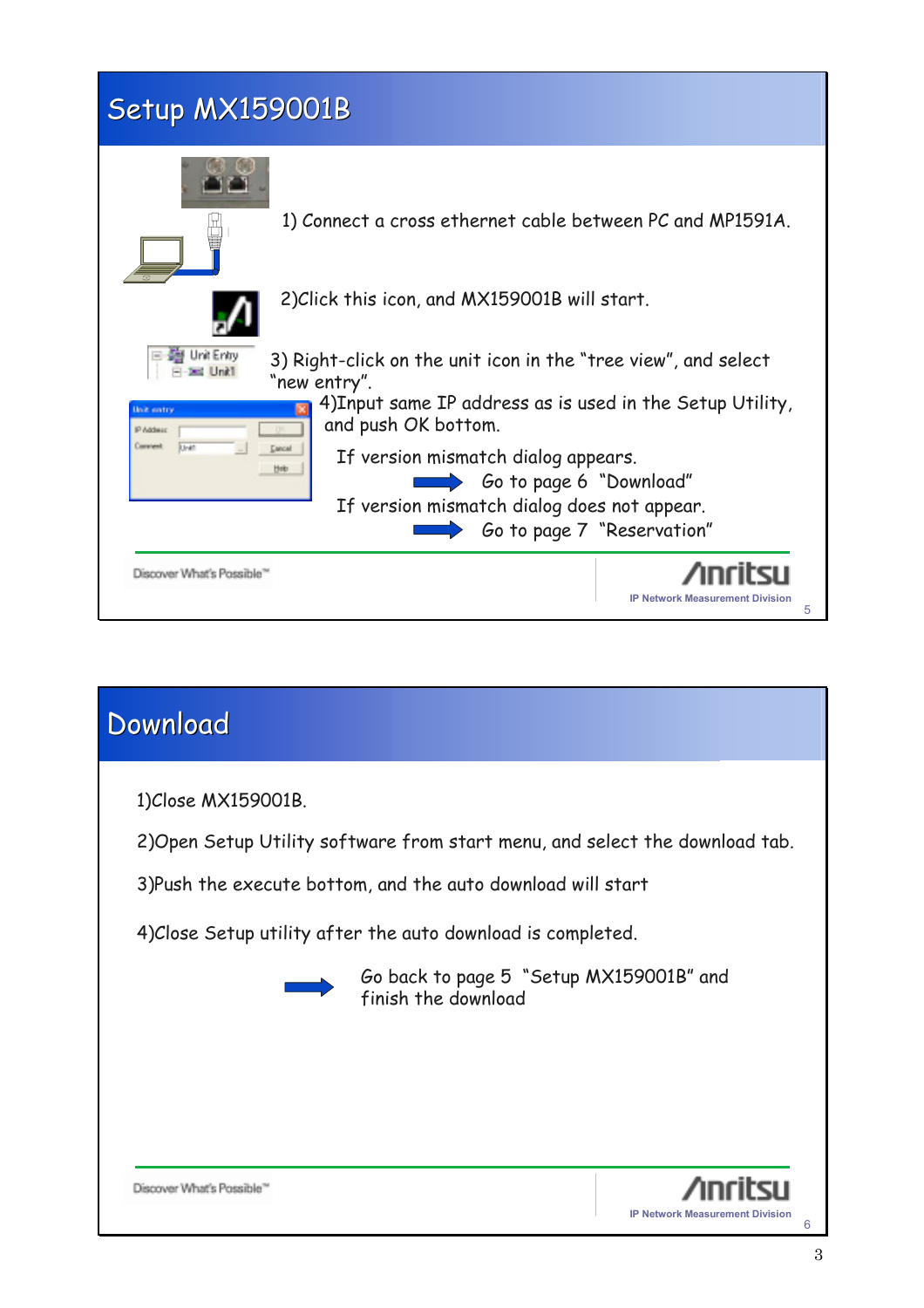## Reservation (1/2) ¾MD1230 family and EOS mode of MP1590 family 1) Right-click on the unit icon in the "tree view", and select "reservation". 2)Check the box which you want to use, and push OK bottom. The reserved port is ready for measurement. Attention Maximum 8 MX159001Bs can be connected to one unit. Discover What's Possible™ **IP Network Measurement Division** 7